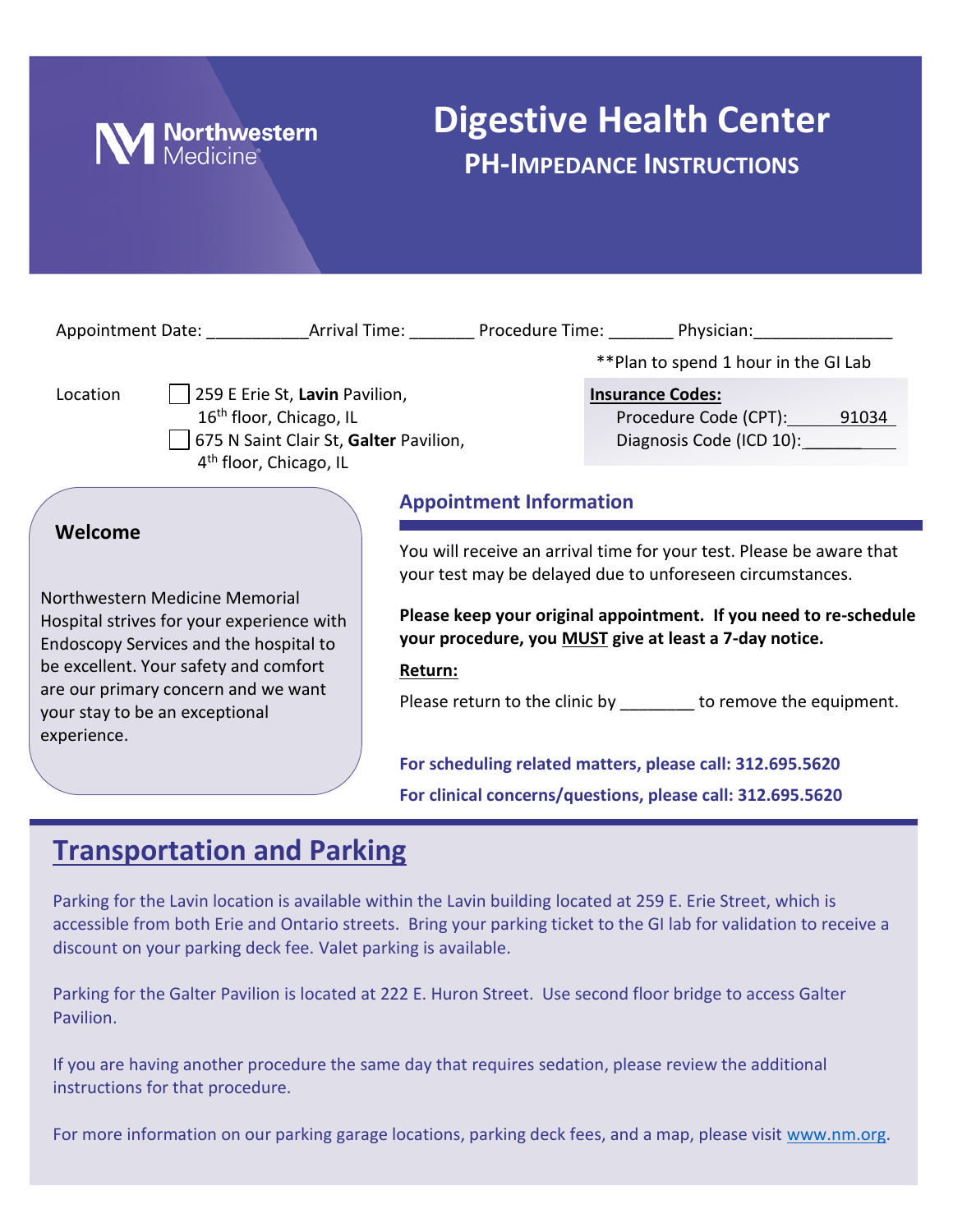# Morthwestern

## **About your test**

The purpose of this test is to analyze the amount of acid exposure that comes into your esophagus during a 24-hour period. To do this, a small catheter with two pH sensors is placed into your esophagus. The primary benefit of the pH study is that your physician is able to document the level and length of time the esophagus is exposed to stomach acid.

| <b>Timeline</b>                                         | <b>Procedure Preparation</b>                                                                                                                                                                                                                                                                                                                                                                                                                                                |
|---------------------------------------------------------|-----------------------------------------------------------------------------------------------------------------------------------------------------------------------------------------------------------------------------------------------------------------------------------------------------------------------------------------------------------------------------------------------------------------------------------------------------------------------------|
| <b>3 DAYS</b><br><b>BEFORE THE</b><br><b>PROCEDURE</b>  | $\triangleright$ Please contact your insurance company to verify coverage and if you will have any out of<br>pocket costs, or precertification requirements. Please see the insurance/billing handout<br>for more information on billing, coding, and potential out-of-pocket costs.                                                                                                                                                                                        |
| <b>THE DAY</b><br><b>BEFORE THE</b><br><b>PROCEDURE</b> | If you develop any moderate to severe cold symptoms (cough, sore throat, runny nose,<br>➤<br>etc.), a fever, new cut or wounds, or experience any other changes in your health before<br>your procedure, please contact your physician's office.                                                                                                                                                                                                                            |
|                                                         | Diet Instructions:<br>Do not eat anything including gum, mints, tobacco, cough drops, or smoke any substance<br>(i.e. tobacco, vape, marijuana) after midnight.<br>After midnight, you may have plain water, black coffee/tea (no milk or creamer may be<br>added, however, sugar and artificial sweeteners are permitted), apple juice, or Gatorade<br>up to 2 hours prior to your scheduled arrival time. All other beverages/drinks are to be<br>avoided after midnight. |
| <b>THE DAY OF</b><br><b>YOUR</b><br><b>PROCEDURE</b>    | Call your testing center if you cannot arrive at your scheduled time at 312.926.2425.<br>➤<br>Bring a photo ID and insurance card.<br>Wear loose-fitting, comfortable clothes.                                                                                                                                                                                                                                                                                              |

### **PH-IMPEDANCE PREPARATION GUIDELINES**

#### **GENERAL**

- Consult with your physician on whether you should stop taking any of your GI/acid reducing medications. This study can either be performed on or off PPI (acid suppressors).
- **During the pH-Impedance Test**
	- $\circ$  The pH study takes approximately 1 minute to insert the pH tube, 15 minutes for patient instructions, and 24 hours to complete the study. The GI Lab technician will explain the test and ask you several questions related to the GI symptoms you are having. A thin, soft tube called a pH catheter is gently placed through the nose, beyond the throat, down the esophagus, and into the stomach. One pH sensor goes in the stomach and the other rests 5 centimeters above the lower esophageal sphincter (LES). Once the catheter is in place, the technician will tape the catheter to your nose and around your ear to keep it secure.